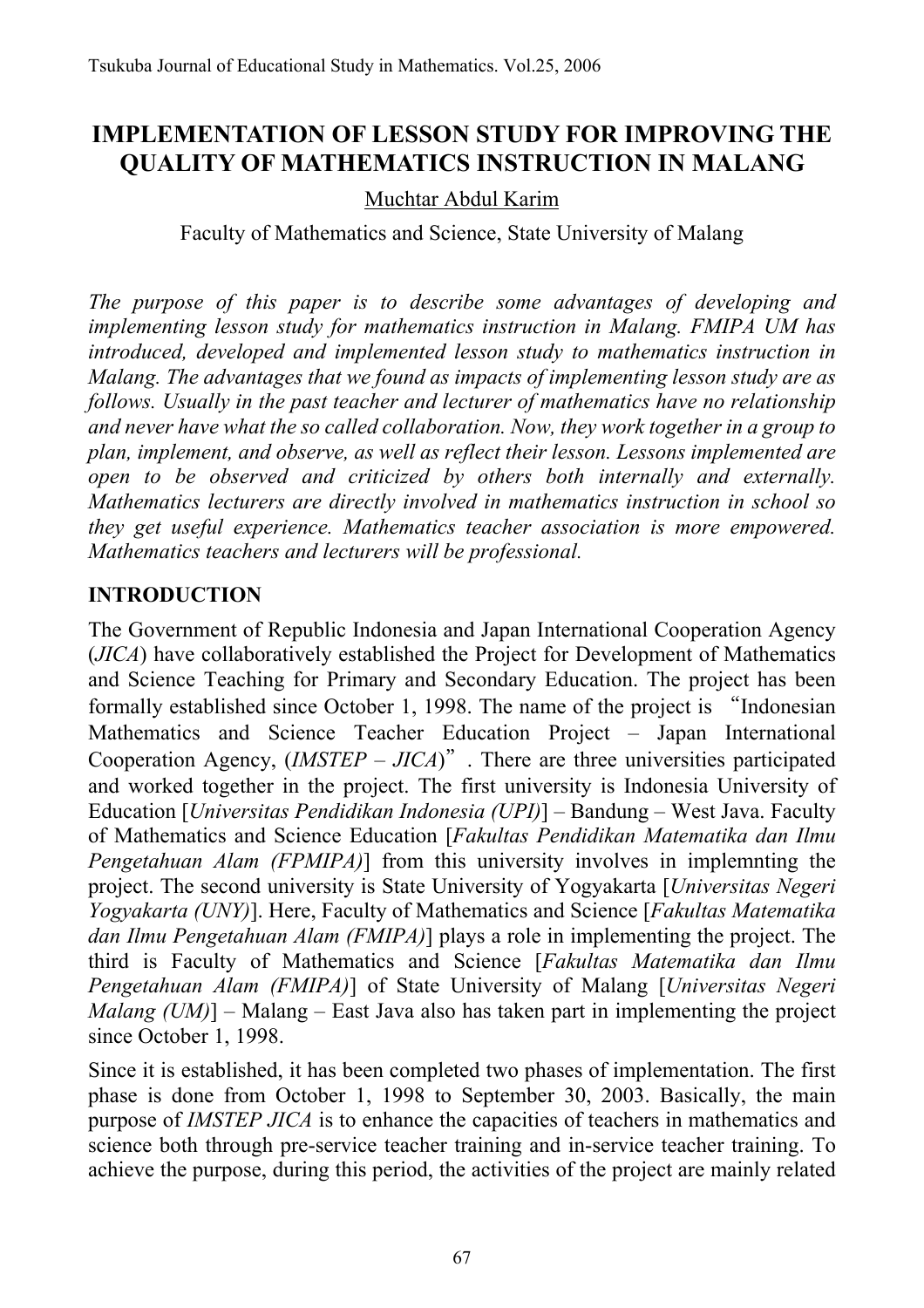to providing laboratory facilities, curriculum revision and its subject content, syllabi revision, teaching method development, teaching materials development, evaluation and communication development for both pre-service and in-service teacher training. Communication development in *FMIPA UM* is emphasized on printing and publishing five journals and one Newsletter of *IMSTEP JICA*. The journals are *Jurnal FMIPA*, *Matematika*, *Foton*, *Media Komunikasi Kimia* and *Chimera*.

In performing activities as I mentioned before, four task teams has been establish to handle it out. They are (1) Task Team A: responsible for curriculum and subject contents, (2) Task Team B: responsible for syllabi and teaching method, (3) Task Team C: responsible for teaching materials, and (4) Task team D: responsible for educational evaluation and communication for the project. In addition to the task teams, under the framework of technical cooperation, *JICA* dispatched some experts related to mathematics and science education. They are very useful in conducting and managing the purpose of the project.

After mid-term evaluation conducted in July 2001, piloting activities and exchange experience is introduced. In piloting activities, a teacher - in-service teacher training can invite other teachers to observe his or her lesson. Other teachers can be teachers from the same school (collegial teachers), teachers or people from outside school, and/or academic staffs (lecturers) from *FMIPA UM*. By doing this, we believe that professional development of a teacher can be achieved. There are four piloting schools in piloting activities conducted in Malang, i.e Public Junior High School 4 of Malang [*Sekolah Menengah Pertama Negeri 4 Malang (SMPN 4 Malang)*], Laboratory Junior High School of State University of Malang [*Sekolah Menengah Pertama Laboratorium Universitas Negeri Malang (SMP Lab UM)*], Public Senior High 2 of Malang [*Sekolah Menengah Atas Negeri 2 Malang (SMAN 2 Malang)*], and Laboratory Senior High School of State University of Malang [*Sekolah Menengah Atas Laboratorium Universitas Negeri Malang (SMA Lab UM)*].

Exchange experience is conducted to let teachers share their experiences. Participants of the exchange experience activities are districts education officers, subject matter supervisors, principals, principals association [*Musyawarah Kerja Kepala Sekolah (MKKS)*], teachers, subject matter teacher association [*Musyawarah Guru Mata Pelajaran (MGMP)*], and academic staffs from university. Therefore, exchange experience is a medium to disseminate the results of piloting activities.

The second phase of the project is the Follow-up Program started from October 1, 2003 and ended in September 30, 2005. Based on the minutes of meeting between Japan International Agency and Authorities Concerned of the Government of Republic Indonesia, the goal and purposes of the Follow-up Program are as follows. The goal is to improve students' scientific thinking and experimental skills as well as their understanding of science and mathematics in lower secondary education in Indonesia through institutionalizing disseminating outputs of the project. While the purposes are (1) the quality of in-service teacher training in mathematics and science education will be improved by the institutionalized participation of university and (2) education to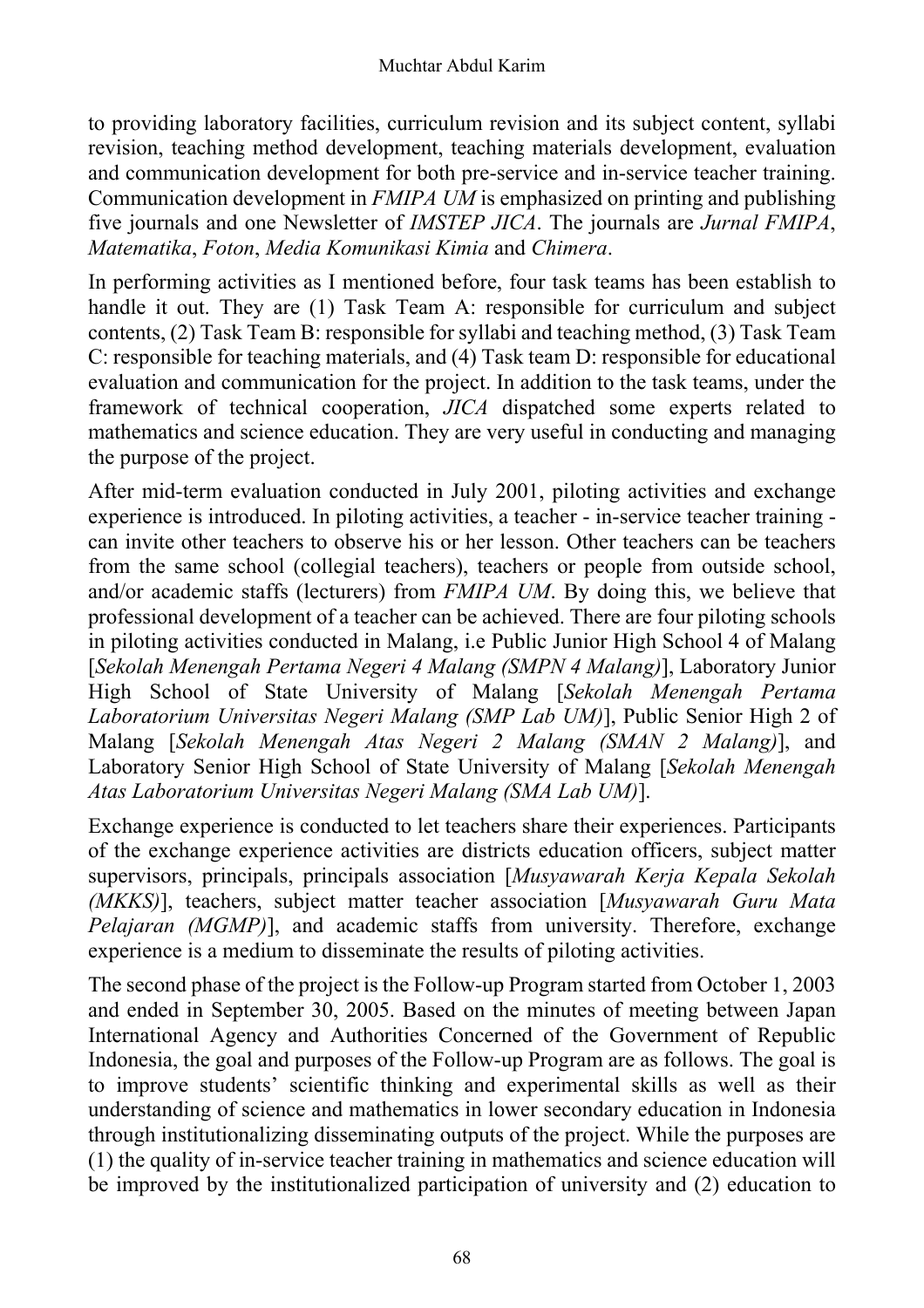prospective teachers in mathematics and science at the three universities (*UPI, UNY, and UM*) will be improved.

During Follow-up Program phase, the project introduced and implemented an approach, a technique, or a method of instruction to piloting school, namely lesson study. Lesson study is not only introduced to teachers of piloting schools; but also to students, subject matters teachers association, principals, principals association, and academic staff from university.

Lesson study has been implemented for mathematics instruction in piloting schools. *Puspitasari*, mathematics teacher from *SMPN 4 Malang*, implemented it successfully. Besides, *Arsita* and *Setiawan* – mathematics teachers from *SMA Lab UM* - have also tried this approach to their classroom instruction.

The purpose of this paper is to describe briefly three things. First, describing good practices of lesson study for improving quality of mathematics instruction. Second, describing why lesson study can be good practices for improving quality of mathematics instruction. Third, describing reforms that can be expected from mathematics teachers by implementing lesson study in their classroom lesson.

### **DESCRIPTION OF GOOD PRACTICES**

Lesson study is a method that can be used in pre-service teacher training, in-service teacher training, and on-service teacher training. In other words, it can be used to professional development endeavours to mathematics teachers and instruction. It is true because development and implementation of lesson study is based on the real teaching practices, data observed during lessons done by internal teachers (collegial teachers) and other external teachers (lecturers), and reflection. Therefore we choose lesson study to be developed and implemented in *FMIPA UM*, especially in mathematics instruction.

There are several steps that have been done by *FMIPA UM* to introduce and implement lesson study. The first step is conducting workshop and training for piloting school teachers and academic staffs of *FMIPA UM*. The purpose of this workshop and training is to introduce what, why, and how of lesson study to the participants. There are two separated kind of workshops and training, namely *FMIPA UM* and piloting school level. The participants of workshop and training for *FMIPA UM* level are lecturers and students from mathematics, physics, chemistry, and biology department of *FMIPA UM*. While the participants of piloting school level are mathematics, physics, chemistry, and biology teachers of piloting schools as well as subject matter teacher association.

The second step is conducting workshop and training for planning lesson study. Academic staff from *FMIPA UM*, student from *FMIPA UM*, and teacher from piloting schools for each subject matter worked together in a group. This research lesson planning group usually consists of  $5 - 6$  members. They select and decide research theme, subject area, topic, unit, and research lesson that will be implemented. They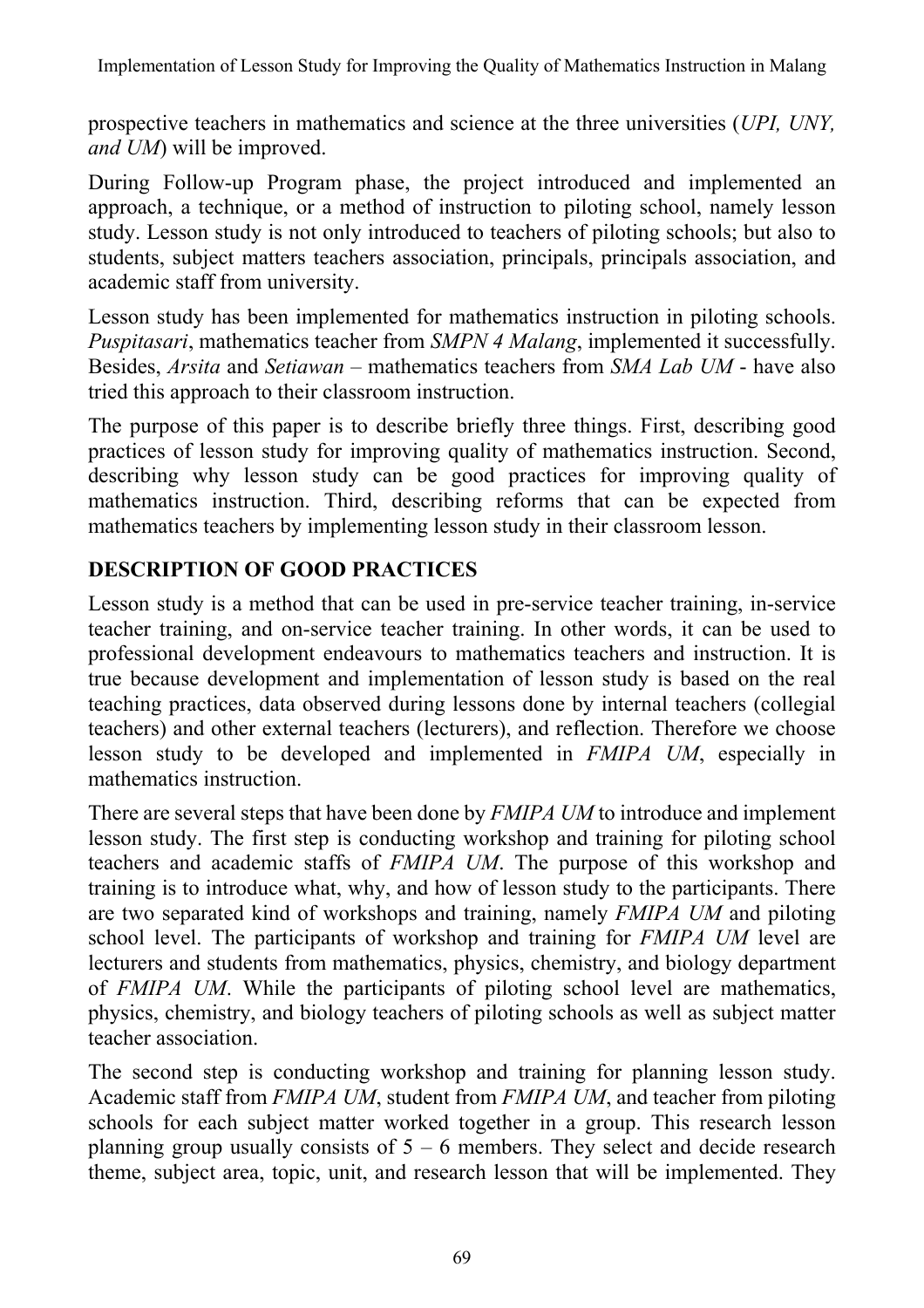also decide one of the group members to be a teacher or instructor that will implement the research lesson while others will be observers.

The third step is conducting research lesson. Teacher that has been appointed teaches the research lesson. Other group members observe and collect data related to research lesson implemented. At this step, other invitees can attend and observe the implementation of the research lesson. After completing the research lesson, at the same day – soon after the research lesson finished, all participants discuss data collected from research lesson.

Reflection and revision is the final step in implementing lesson study. Member of research lesson planning group identify and consolidate what they have learnt from the research lesson as well as write up reflections. Based on the result of reflection, the member of the group revise the research lesson and if decide they re-teach the lessons.

From the above description, there are at least five good practices that can be identified from the development of lesson study in my institution. They are (1) relationship and communication between *FMIPA UM* and schools run smooth and efficient, (2) partnership among teachers and lecturers is mutually developed, (3) collegiality among teachers and/or lecturers is developed, (4) mathematics instruction is more effective, and (5) professional development of mathematics teachers is achieved.

## **WHY I CAN SAY IT AS GOOD PRACTICES**

There are several reasons why I said that implementation of lesson study can be good practices.

Before the implementation of lesson study, it was hard and difficult to build relationship and communication between teachers in schools and lecturers in *FMIPA UM*. After implementing lesson study, relationship and communication run smooth and efficient. Teachers and lecturers realize that they need each other to perform lesson study effectively.

In line with the second good practice, partnership among teachers and lecturers is also mutually developed. Teachers and lecturers collaboratively design, develop, and implement their lesson plan, research lesson, observation, discussion, reflection, and revision. On the one hand, mathematics teachers need to collaborate with mathematics lecturers in terms of getting verifications of mathematics instruction they implement. On the other hand, mathematics lecturers can learn how teaching learning mathematics practiced in school. It is useful for both mathematics teacher and lecturer. They can do some reflection to themselves by seeing others in doing this practice.

The third good practice is promoting mathematics teachers and/or lecturer collegiality. Usually collegiality is formed through initiative collaborative works. There is no feeling superior and inferior among them. Teachers can come and see their partners for help at campus without difficulty. They just make a call to make appointment and get their self-fulfilment. Mathematics teachers and lecturers should be opened for others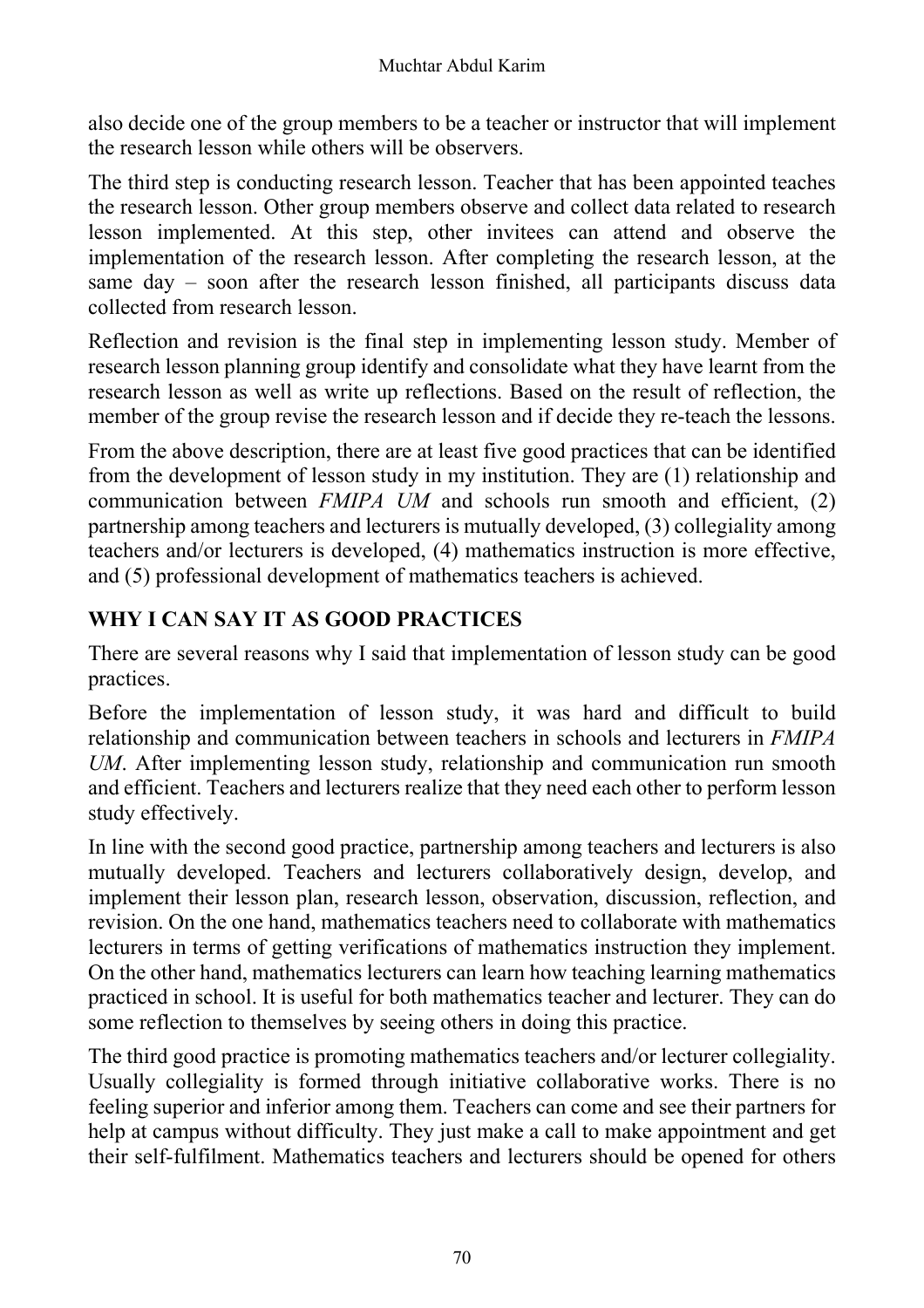critics. This is the way how they can learn each other. They have to evaluate and give some critics to their colleagues that performed their lesson in class.

The fourth good practice is the effectiveness of mathematics instruction. The effectiveness of mathematics instruction can be guaranteed due to (1) lesson plan and research lesson prepared by a group of mathematics teachers, (2) one group member teaches research lesson while others observe and collect data, (3) team member discuss data collected, and (4) they do reflection and revise the lesson.

Professional development of mathematics teachers is achieved. It is reasonable due to plan, do (implement), and see (observe and reflect) of lesson study cycle. This is done repeatedly during the implementation of research lesson. Knowledge and skill of teacher will be improved. Consequently, he or she who teaches research lesson can be a professional mathematics teacher.

### **WHAT KIND OF REFORM IS EXPECTED BY SUCH KIND OF PRACTICES**

After several periods of implementations, finally there are found some reformations. Usually in the past, mathematics teachers in school did not collaborate with mathematics lecturers in *FMIPA UM*. Teacher – lecturer collaboration existed only when students of *FMIPA UM* conducted teaching practices at particular school. Due to the implementation of lesson study, collaboration among them is needed. Automatically collegiality among teachers is formed through it. Group of mathematics teachers consult lesson theme, discuss teaching strategies and methodology, decide teaching materials, produce worksheets to be used, and arrange time schedule together with colleagues. The result of this activity is communication among them has been run smoothly.

Now, they work together to plan research lesson. Research lesson implemented are opened to be observed by others. It was rarely happened in instructional atmosphere in my country before. Mathematics teachers did not like to be observed when they performed their teaching in class. Now, teachers are welcome to be observed because they realize that suggestion and critics from colleagues or others are very useful in improving the quality of their instruction.

Mathematics lecturer are directly involved in mathematics instruction in school so they get useful experience to enrich their knowledge and skill. They directly observed the research lesson implemented in classroom instruction. By doing this, mathematics lecturers get a clear insight of how mathematics curriculum and program is implemented. They can use it to prepare qualified prospective mathematics teachers.

Mathematics teachers association (*MGMP Matematika*) is more empowered. They involved in workshop and training on lesson study held by *FMIPA UM*. They have actively and fully participated which started from preparing, implementing, discussing, reflecting, and revising the lesson. Now, lesson study is a part of their program and activities and they like it very much.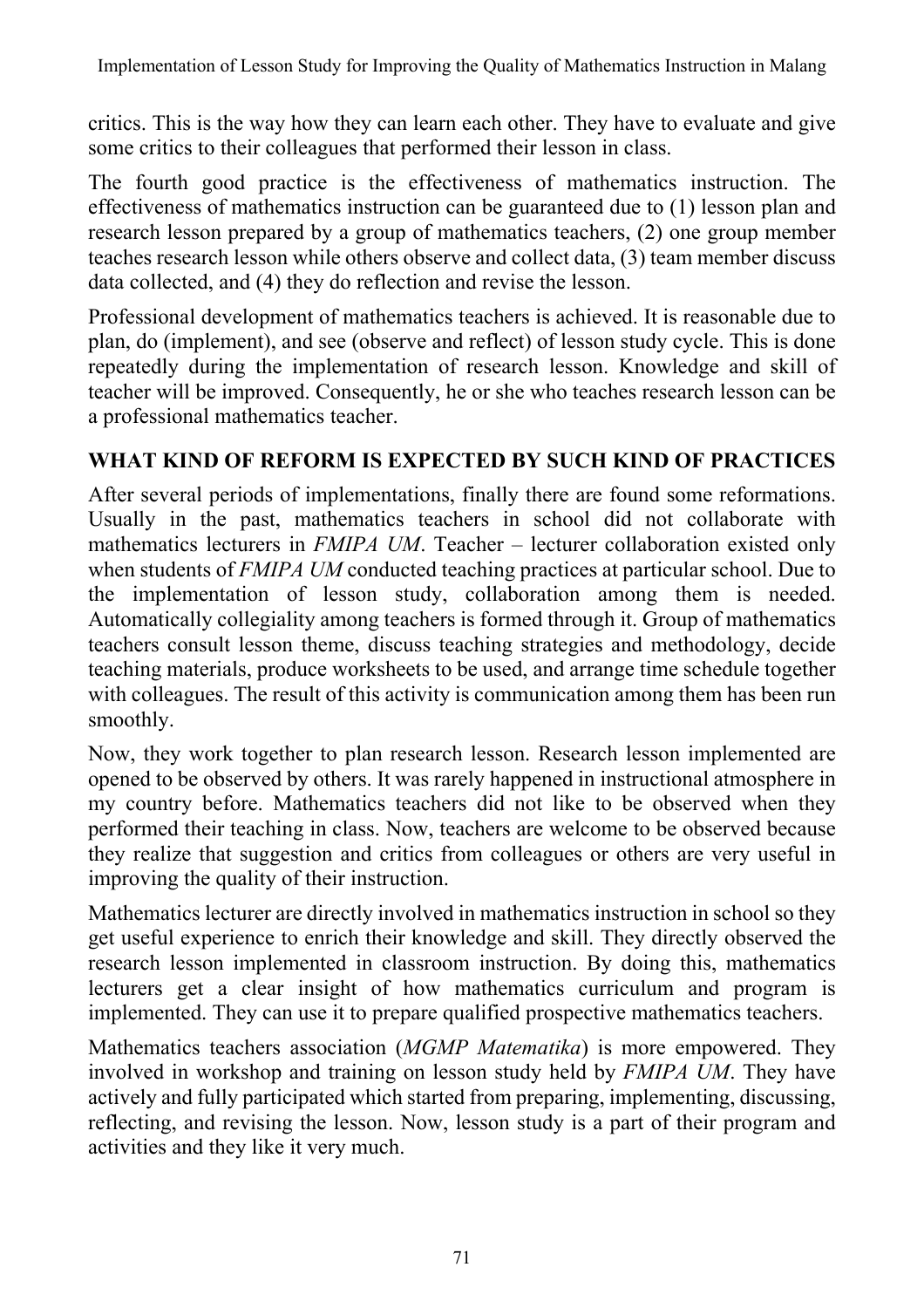#### **CONCLUSION**

Lesson study is a method that can be used to improve the quality of mathematics instruction. Lesson study has been chosen, developed, and implemented in mathematics instruction. In developing and implementing lesson study, we use several steps as follows (1) We held workshop and training related to lesson study attended by teachers, lecturers, principals, supervisors, mathematics teachers association, and mathematics education student to introduce the what, why, and how of lesson study, (2) We held workshop and training to make lesson plan and research lesson, (3) Research lesson is implemented, observed, discussed, reflected, and revised in piloting school.

The implementation of lesson study has some impacts as follows (1) collaboration, collegiality, and communication among teachers and lecturers are formed, (2) Implementation of research lesson is opened to be observed by others, (3) Mathematics lecturers directly involved in mathematics instruction in school, (4) Mathematics teachers association is more empowered.

#### **References**

- Arsita, Trisna Yudi. (2005). Menggugah semangat siswa menyukai matematika. *Makalah disajikan dalam Prosiding Seminar Nasional MIPA dan Pembelajarannya & Exchange Experience of IMSTEP*. Malang: FMIPA UM bekerjasama dengan Dirjen Dikti Depdiknas.
- Faculty of Mathematics and Science State University of Malang. (2003). *Booklet JICA IMSTEP FMIPA UM (1998 – 2003). Technical Cooperation Project for Development of Science and Mathematics Teaching for Primary and Secondary Education in Indonesia*. Malang: Faculty of Mathematics and Science – State University of Malang.
- Japan International Cooperation Agency and Authorities Concerned of the Government of the Republic of Indonesia. (1998). *Minutes of Discussion Between the Japanese Implementation Study Team and The Authorities Concerned of the Government of the Republic of Indonesia on the Japanese Technical Cooperation for the Project for Development of Science and Mathematics Teaching for Primary and Secondary Education*. Jakarta: Directorate General of Higher Education (DGHE), Ministry of Education and Culture, Republic of Indonesia – Japanese Implementation Study Team – Japan International Cooperation Agency (JICA).
- Japan International Cooperation Agency IMSTEP JICA and the Authorities Concerned of the Republic of Indonesia. (2001). *Minutes of Meetings Between the Japanese Mid-Term Evaluation Mission and the Authorities Concerned of the Republic of Indonesia on the Japanese Technical Cooperation for the Project for Development of Science and Mathematics Teaching for Primary and Secondary Education*. Jakarta: Directorate General of Higher Education (DGHE), Ministry of National Education, the Republic of Indonesia – IMSTEP – JICA.
- Japan International Cooperation Agency and Authorities Concerned of the Government of the Republic of Indonesia. (2003). *Minutes of Meetings Between the Japan International Cooperation Agency and Authorities Concerned of the Government of the Republic of*